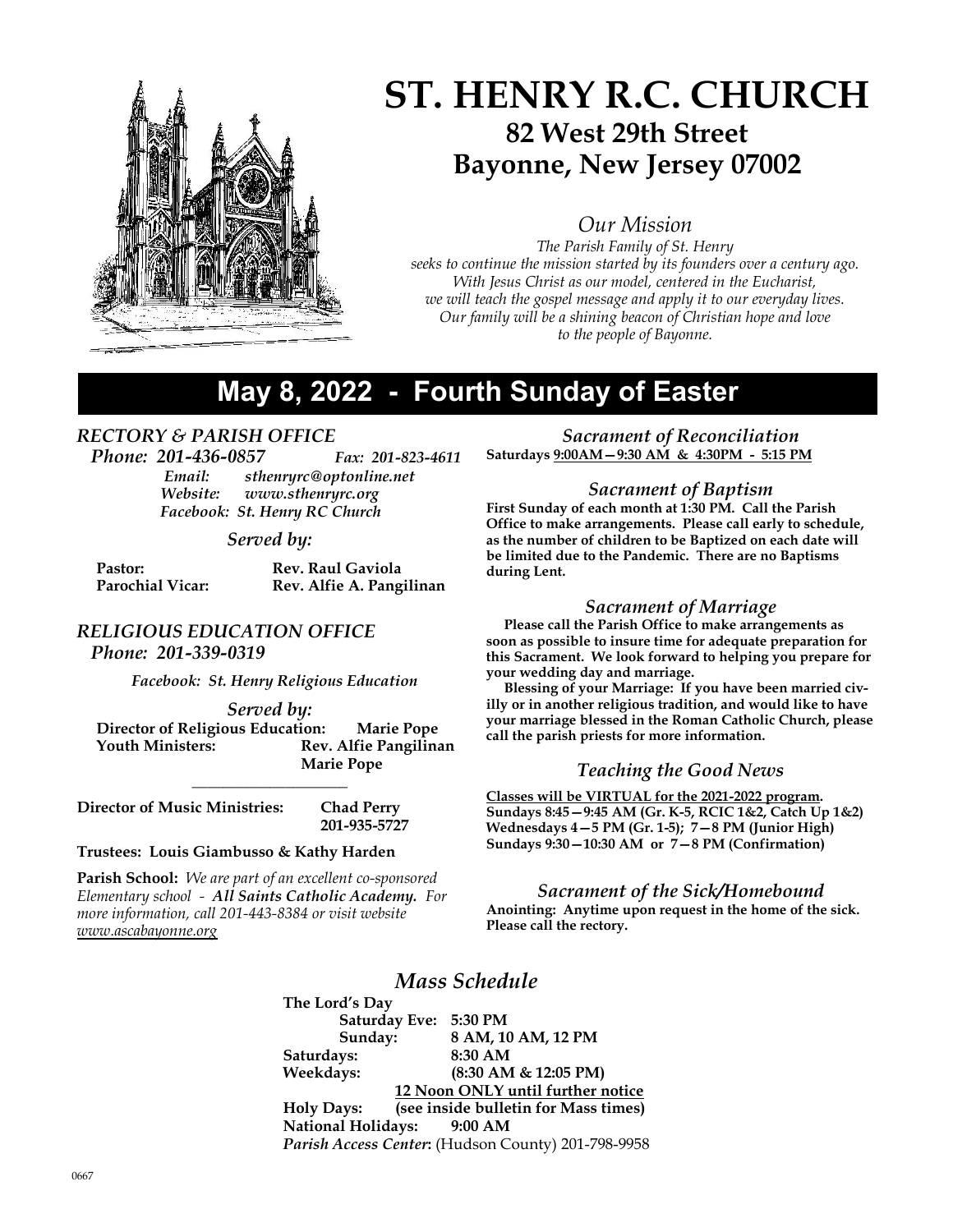# Happy Mothers' Day

 Today, on Mothers' Day, we celebrate our unique love and respect for the woman who gave us birth and loved us from the first moment of our existence in her womb. We know that we can never thank her enough for all that she has done for us. We also honor those special women in our lives who are just like our mothers to us and who love us and care for us as a true mother does.

 Let us remember, with prayerful thanksgiving, our dear mothers, whether here on earth with us or with our Lord in heaven.

> "Strength and dignity are her clothing, and she laughs at the time to come. She opens her mouth with wisdom, and the teaching of kindness is on her tongue. She looks well to the ways of her household and does not eat the bread of idleness". -Proverbs 31:25-28

## Mass Intentions for the Week

| SATURDAY, May 7th                             |                                |
|-----------------------------------------------|--------------------------------|
| 5:30 PM                                       | All Mothers, Living & Deceased |
| SUNDAY, May 8th                               |                                |
| 8:00 AM                                       | All Mothers,                   |
| 10:00 AM                                      | Living &                       |
| 12:00 PM                                      | Deceased                       |
|                                               | MONDAY, May 9th                |
| 12:00 PM                                      | Adele & Frank McLaughlin       |
|                                               | Anna & Patsy Ambrozia          |
|                                               | TUESDAY, May 10th              |
| 12:00 PM                                      | Stabile & Gaughan Families     |
|                                               | Bill Grapstul                  |
|                                               | WEDNESDAY, May 11th            |
| 12:00 PM                                      | Rose Marie Gallagher           |
|                                               | Francesca & Rosalia Scibetta   |
|                                               | THURSDAY, May 12th             |
| 12:00 PM                                      | Frank Bilotta                  |
|                                               | Thomas & Ted Dolan             |
| FRIDAY, May 13th                              |                                |
| 12:00 PM                                      | Rev. Thomas Foye & Family      |
|                                               | Elsie Doria                    |
| SATURDAY, May 14th                            |                                |
| 8:30 AM                                       | Kathleen Munn                  |
| 5:30 PM                                       | Dorothy White                  |
|                                               | SUNDAY, May 15th               |
| 8:00 AM                                       | Olga Josefowicz                |
| 10:00 AM                                      | Manuel Senande                 |
| 12:00 PM                                      | Barbara Rokicki                |
| <b>MEMORIALS</b>                              |                                |
|                                               | SANCTUARY LAMP,                |
|                                               |                                |
| In Memory of                                  |                                |
| Caroline Francione & Anna Ambrozia            |                                |
| from their daughter and granddaughter, Regina |                                |
| ALTAR BREAD & ALTAR WINE                      |                                |

In Memory of Matthew F. Hogan from his daughter, Roseann

### Weekday Mass Celebrations & Intentions

Our Monday through Friday Masses continue to be celebrated at 12PM. Two intentions are honored, one for the 8:30 AM Mass which is not currently being celebrated, and one for the 12:05PM Mass.

## Pray for...

Please continue to keep in your prayers the sick members, family and friends of our parish: Juan Diaz, Craig Buonomo, Marie Pope, Barry Dugan, Fran Dugan, Anna Marie Borzelli, Claire Latwis, Lisa Cerbone, Mary Phillips-Borzelli, Claire Poli, John J. Borzelli.

### READINGS FOR THE WEEK...

Monday: Acts 11:1-18; Ps 42:2-3; 43:3, 4; Jn 10:1-10 Tuesday: Acts 11:19-26; Ps 87:1b-3, 4-5, 6-7; Jn 10:22-30 Wednesday: Acts 12:24 — 13:5a; Ps 67:2-3, 5-6, 8; Jn 12:44-50 Thursday: Acts 13:13-25; Ps 89:2-3, 21-22, 25, 27; Jn 13:16-20 Friday: Acts 13:26-33; Ps 2:6-7, 8-9, 10-11ab; Jn 14:1-6 Saturday: Acts 1:15-17, 20-26; Ps 113:1-2, 3-4, 5-6, 7-8; Jn 15:9-17 Sunday: Acts 14:21-27; Ps 145:8-9, 10-11, 12-13; Rv 21:1-5a; Jn 13:31-33a, 34-35

St. Henry Parish Office Hours MONDAY—THURSDAY 9:00 AM—3:00 PM

### DOOR COLLECTION - Little Sisters of the Poor THIS WEEKEND, May 7th & 8th

The Little Sisters of the Poor are committed to preserving the original Charism of their Foundress, St. Jeanne Jugan, by giving happiness to the elderly poor and meeting their needs at St. Joseph's Home for the Elderly in Totowa, NJ. They ask for any support you can give according to your means. Your generosity is appreciated!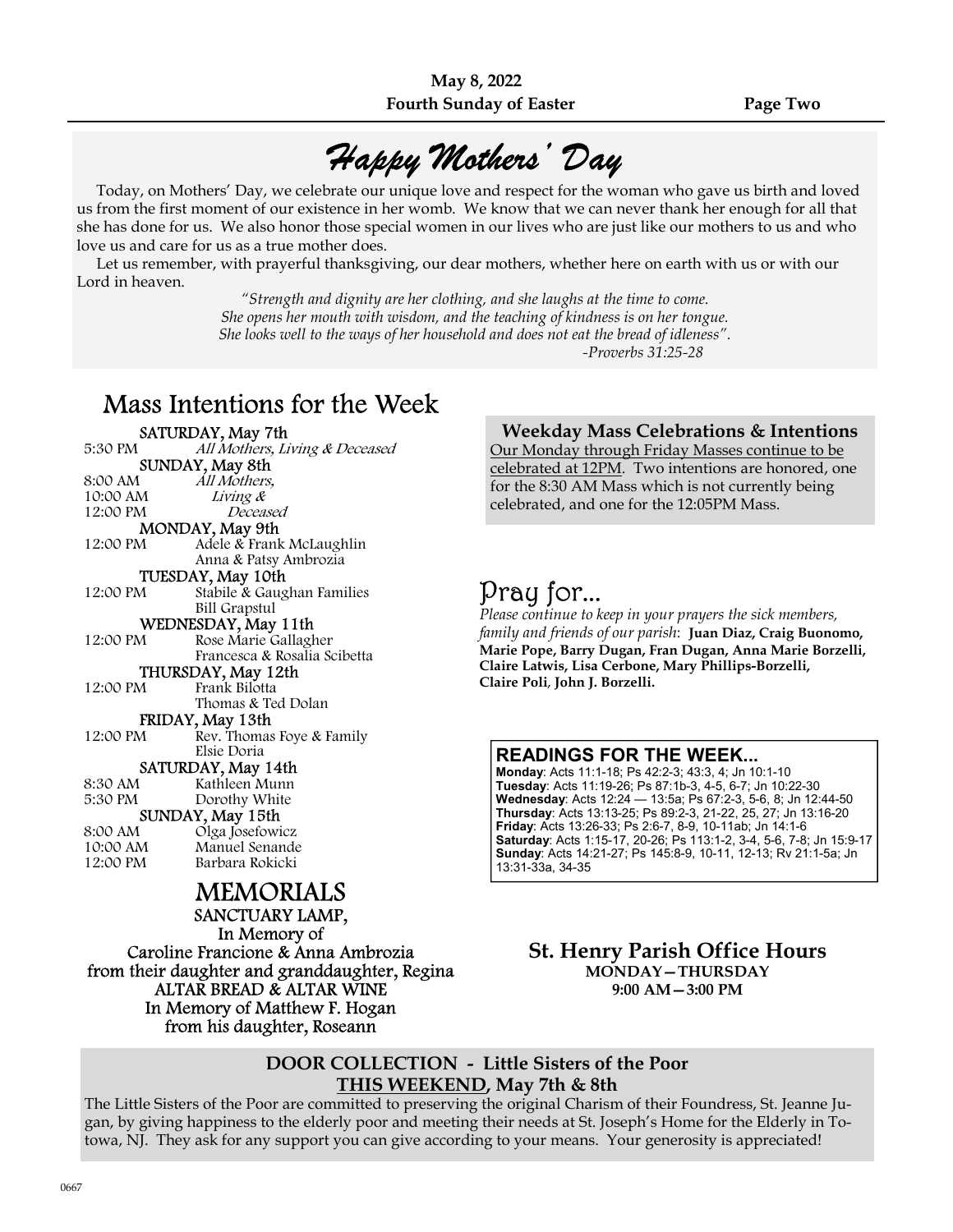## St. Henry Parish NEWS Religious Education

## Food Pantry Availability

St. Henry FOOD PANTRY is OPEN WEDNES-DAYS, 9:30AM—12:30 PM ONLY. Participants may come every 1—2 weeks as necessary. Ring office doorbell—a bag will be brought to you.

 St. Vincent Food Pantry is open May 12th, May 26th, June 9th & June 23rd, 3 PM- 4 PM ONLY. Location is in the Rectory Basement (entrance 46th St., ground level, near garage). Non-perishable food donations are always needed. Your donations may be brought to the Parish Office

during the week. Please call ahead to insure Jean is in the office to accept it—201-436-0857, Ext. 110.

 Thank you, as always for your generosity and willingness to help those in need.

## 2022 Archdiocesan ANNUAL APPEAL

 The Annual Appeal funds essential programs and ministries at the heart of our Catholic mission in our four counties in the Archdiocese of Newark - namely to proclaim the gospel, to pass on the faith to future generations particularly through the celebration of the sacraments, and to care for the poor and those on the margins.

 OUR PARISH GOAL IS \$41,661. The Archdiocese requires us to meet this goal. If we do not, we must contribute the difference between our goal and the actual amount of pledges received. We therefore ask that you prayerfully consider making your gift or pledge to the 2022 Annual Appeal.

To date, \$23,590 has been pledged.

 Pledge/Gift envelopes are located at the doors of our Church. You may bring your envelope to the Parish Office or add a stamp and mail it directly to the Archdiocese of Newark (do not mail cash). As always, your generosity is appreciated!

### ATTENTION: Eucharistic Ministers

 In the near future we will begin scheduling Eucharistic Ministers for our weekend Masses as we did in the past.

 All Eucharistic Ministers who wish to be included in our scheduling, are asked to call Jean at the Parish Office, 201-436-0857, Ext. 110, with your name, telephone number and Mass preference.

In the meantime, until we are able to create a schedule, we will continue to have volunteers come up to the altar at each Mass. Thank you!

Congratulations and God's blessings to the following children who received Jesus for the first time at St. Henry Church as well as their family and friends:

Emily Beshara Peyton Mack Antonio Caamano Sara Manley Alanie Camacho **Juliette Mariano** Adriana Castillo Shailyn Mateo Aubrey Christopher Sofia Morin Mia D'Amico Noah Musante Nadine DeLeon Ryan Musante Jonathan DelValle Ayva Ongkingco Joshua Pinto<br>
Sophia Poalucci<br>
Sofia Ducci<br>
Sofia Pucci<br>
Sofia Pucci<br>
Sophia Rama Ariana Duva Celestine Reyes Brenden Figueroa Damian Reynolds Jonathan Freitas Olivia Roza Marcus Freitas Olivia Rullo Gabrielle Gonzalez Ethan Santos Tyler Gunshefski Liam Hoffman Evan Vitale Alivia Holley Avery Weimmer Noah Jurgensen Mallory Wilson Joseph Koval Dax Zasowski Jackson LoPresti

Isabella Arias Maleah Mary Lugo Aiden Contreras Thomas Ace Miguel Carlos Rama Nyna Hall AnnaFabiana Velarde Gimenez AnnaLiguia Velarde Gimenez Christopher Lorfink Genevieve Zasowski

A very special thank you to the catechists who prepared the children for this very special day: Nicole Marchitto, Jes Becker, Shena DeMoya, Lisa Cerbone and Aida Lopez, as well as Mario our photographer and his family and all of our volunteers.

A very special thank you to our pastor Fr. Raul, Fr. Alfie, Chad Perry our music director, our leader of song.

I was so blessed to share with everyone this special day. God's continued blessings and Happy Mother's Day! - Marie Pope

Please pray for our Confirmation candidates who will be confirmed at 2PM this Sunday, May 8th. See our bulletin next weekend for a list of their names.

### St. Henry's PRAYER SHAWL MINISTRY

The Prayer Shawl Ministry meets Sundays in the Parish Office, 1PM—3PM. If you have any questions, please contact Mary Rooth, 201-240-5909.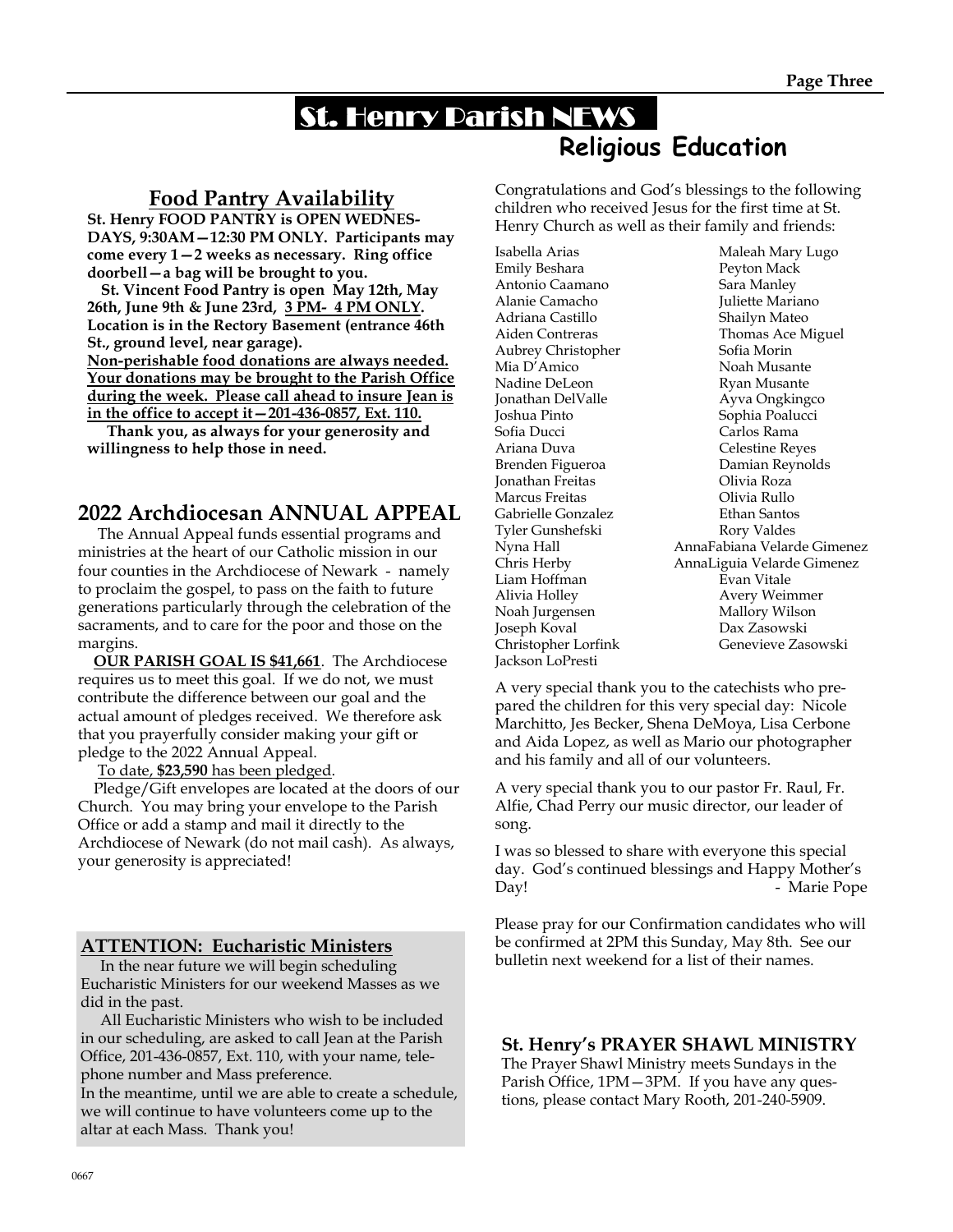## An Easter Gift to Your Church

 The Feast of the Resurrection has a spiritual as well as a temporal dimension. We rejoice in what the Lord has won for us, and we express our thanks by lives renewed in faith. We are asked to express our faith by supporting our church. Specifically, we need to support our parish.

 To date, our Easter offering amounts to \$36,479. We have budgeted \$42,000 this year. Our thanks to those who have given so generously!

 If you have not already done so, please resolve to make an Easter gift to your parish in keeping with the gifts that you have received, one that allows your parish to continue its many ministries.

### PARISH CENTER RENTAL

If you are interested in renting our Parish Center (28th St., behind the Church) for a private party, please call Jean DiPillo,201-436-0857, Ext. 110, 9AM—3PM, Monday through Thursday, for availability and more information.

## ROSARY SOCIETY News…

The Rosary Society will meet TODAY, May 1st, after the 10AM Mass and recitation of the Rosary. All parishioners are invited to pray the Rosary after the 10AM Mass, and all ladies of the parish are invited to the meeting.

REMINDER: Please bring one non-perishable food item to our meeting for our food pantry.

## OTHER HAPPENINGS—In and Around Bayonne & the Archdiocese of Newark

**St. Ann's Society, Bayonne** is having a bus trip to The Windcreek Casino in Bethlehem, PA on May 19th. The bus leaves from 4th Street and Broadway at 11AM. Cost is \$40 and includes the raffle on the bus, \$25 free slots, and the outlets are open! Come Join us. For more information and to sign up, call Joanne at 201-823-2096 or Rosalie at 201-436-9565.

#### McCusker McCarty Immigrant Scholarship

Attention Parents of the Parish: Are you seeking a Catholic education for your child but the tuition is too much for your family? Applications are being accepted right now for a special scholarship to All Saints Catholic Academy for members of the parish. To qualify for the scholarship the family must:

- Be practicing Catholics who are members of the parish.
- Demonstrate financial need
- Commit to supporting at home the Catholic traditions learned in the classroom
- Have a school age child  $(Gr. 1-8)$  in Sept. 2022
- The child is the first or second generation born to at least one immigrant parent or grandparent

To apply for this scholarship, submit the application for the Scholarship for Inner City Children by May 31, 2022. The application is available at https://sficnj.org/sfic-application-now-open/

<u>How to Report Abuse</u> The Archdiocese takes very seriously any and<br>all allegations of misconduct by members of the clergy, Religious and<br>lay staff of the Archdiocese. We encourage anyone with knowledge of an act of misconduct to inform us immediately so that we may take appropriate action to protect others and provide support to victims of sexual abuse and other misconduct. Individuals who wish to report an allegation of sexual misconduct may do so by calling Karen Clark, Director of the Department for the Protection of the Faithful at 973-497- 4254. Victims in need of assistance should call the Archdiocesan Assistance Coordinator at 201-407-3256. They are also encouraged to call the Attorney General of NJ Clergy Abuse Hotline at 855-363-6548.

### The Archdiocese of Newark RESPECT LIFE

**Office** will be hosting four upcoming Rachel's Vineyard retreats in 2022 to heal the wounds from abortion. Retreat dates are: May 20-22 (English)

Sept. 9-11 (English) & October 21-23 (Spanish) Contact the Respect Life Office for more details by calling 973-497-4350 or email cheryl.riley@rcan.org (English); elvinedoderaquelinfo@rcan.org (Spanish)

MASS FOR OUR COUNTRY sponsored by the Archdiocese of Newark Office for Evangelization, will take place monthly at Holy Spirit Church, 970 Suburban Rd., Union, NJ—Patriotic Rosary at 7PM; Holy Mass at 7:30 PM, on June 2. All are welcome to this opportunity to come together and pray for God's blessings and mercy on our country.

### INCLUSIVE FAMILY MASSES (Archdiocese of

Newark) are particularly adapted for individuals with disabilities, their families and friends, but people from the larger community are also welcome to attend. Call numbers listed for each church for directions.

- St. John the Evangelist, 29 N. Washington Ave., Bergenfield. Contact Rosemarie Flood 201-384-3601 3:00 PM, 6/5
- San Agustin, 3900 New York Ave., Union City Oficina: 201-863-0233 a las 5:00 PM en Espanol: 5/14
- · Church of the Nativity, 315 Prospect St., Midland Park 201-444-6362—9:00 AM: 5/8
- St. Therese of Lisieux, 120 Monroe Ave., Creskill 201-567-2528 - 1:30 PM: 5/15

For more information, call the Pastoral Ministry with Persons with Disabilities of the Archdiocese of Newark at 973-497- 4309, or email Anne.Masters@rcan.org.